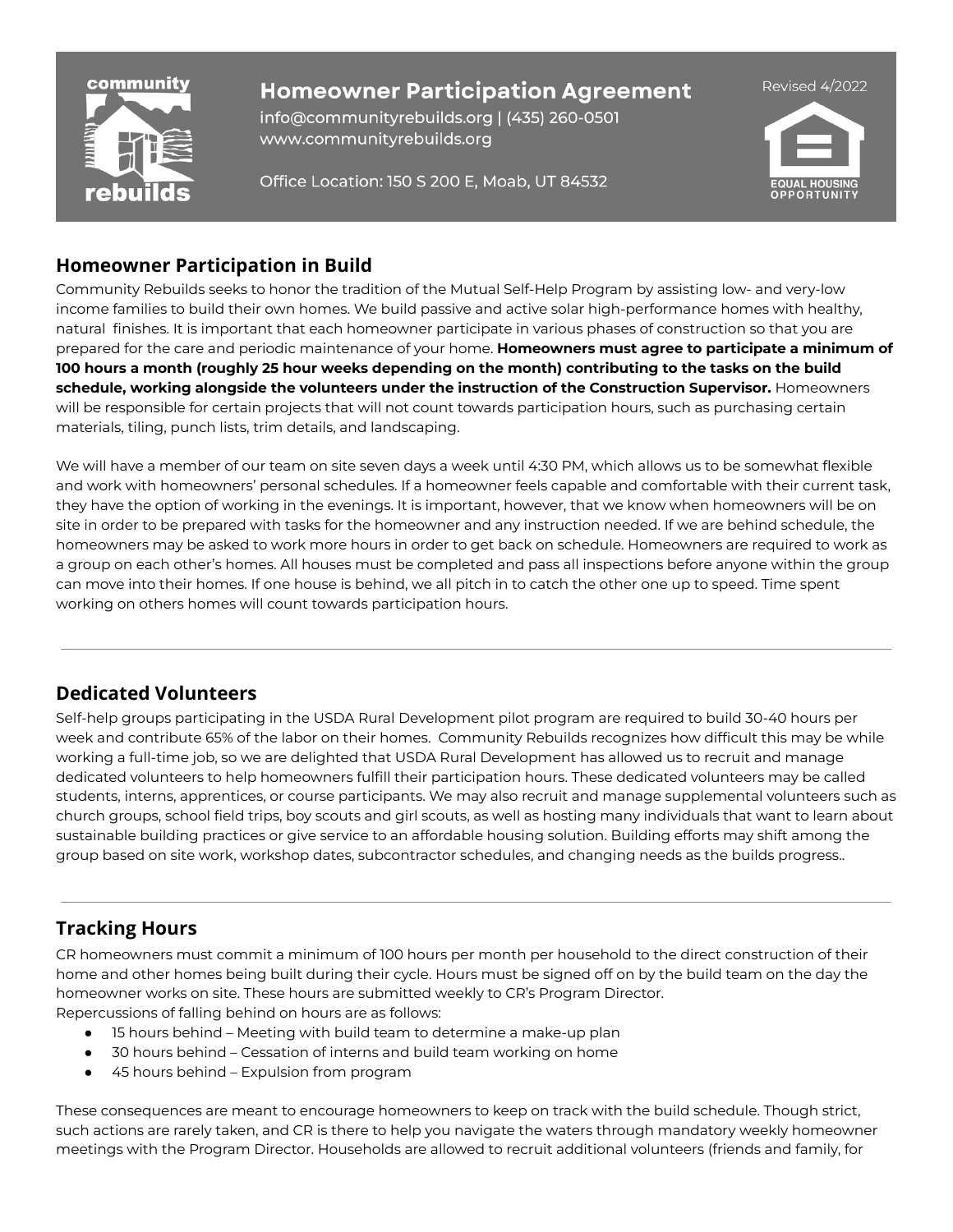

info@communityrebuilds.org | (435) 260-0501 www.communityrebuilds.org



Office Location: 150 S 200 E, Moab, UT 84532

example) to help with these hours; however, at least 50% (approximately 12.5 hours) must be done directly by homeowners.

### **Homeowner Responsibilities**

- Homeowners must sign deed restrictions and second lien documents at closing learn more about deed restriction and second liens on page 7 of the CR Homeowner Guide
- Attend weekly meetings with the Program Director review and approve purchases, turn in time cards, discuss upcoming participation schedules and events, and voice any concerns
- Run errands and pick up supplies when needed
- Source finishes for the home (appliances, cabinetry, doors, fixtures, etc.)
- Determine design decisions by the appropriate deadlines (roof color, plaster colors, etc) refer to the Construction Manual provided by CR
- Contribute to ongoing construction site cleanup and maintenance
- Attend the site analysis portion of the permaculture discussions
- Host an open house celebration for the community (shortly after Certificate of Occupancy)

### **Community Rebuilds Responsibilities**

- Provide the technical assistance necessary for the successful and harmonious completion of the project
- Assist families in obtaining the financing needed to purchase the lot and materials
- Obtain bids, contracts, and warranties, and determine scheduling with subcontractors
- Provide the households with a Construction Supervisor who will ensure the quality of the build through instruction, guidance and supervision- Construction Supervisors are forbidden to build the homes per USDA-Rural Development guidelines .
- Act as the liaison to the building department, subcontractors, and vendors
- Manage and instruct the volunteer student interns that will be recruited to assist in building your home, exchanging their labor for education on natural and sustainable building, and in part offsetting the construction labor costs
- Supply necessary specialty tools and power tools and provide instruction in building techniques
- Manage the worksite and give instruction on the use of power tools, as well as general on-the-job safety
- Provide weekly bookkeeping of individual construction accounts through invoice filing and reconciliation, bill paying, and generating weekly profit and loss statements
- Act as the liaison between members and USDA Rural Development

### **Non-violence**

Community Rebuilds recognizes the need to maintain a safe and secure environment for interns, staff, and participating families to fulfill the organization's mission. In order to maintain an environment where these goals can be achieved safely and equitably, Community Rebuilds promotes civility, respect, and integrity among all members of its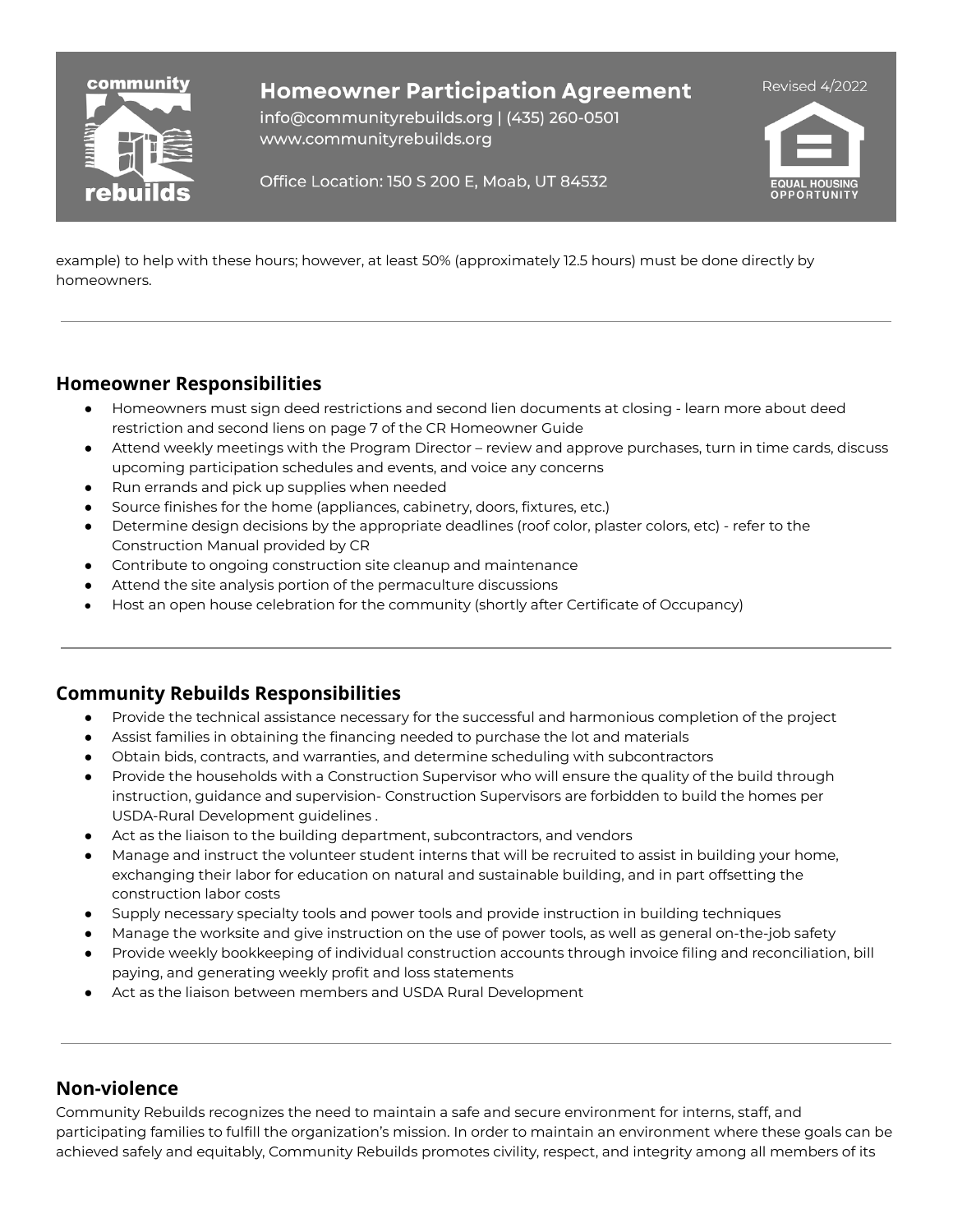

info@communityrebuilds.org | (435) 260-0501 www.communityrebuilds.org

Office Location: 150 S 200 E, Moab, UT 84532



community. Community Rebuilds takes measures to prevent violence on campus and on the jobsite which includes but is not limited to a screening process and establishing the Community Rebuilds campus and jobsite(s) as safe places for communication and conflict management.

### **I. Policy**

Community Rebuilds prohibits any acts of violence against interns, staff, homeowners, and volunteers specifically on CR property or the jobsite. Prohibited violent acts involve physical attack, property damage, as well as verbal statements that express or suggest the intent to cause physical or mental harm to another person. Violent behaviors include, but are not limited to, hitting, pushing and shoving; throwing or breaking objects; theft; shouting or yelling; threatening gestures or remarks; disruptive or hostile actions; abusive or belligerent language; sabotage of equipment; repetitive unwanted phone calls, notes or emails; behavior that diminishes the dignity of others through sexual, racial, religious or ethnic disparagement or harassment, etc. The decision to report an incident will never be questioned and will always be supported.

#### **II. Post-Incident Management**

All incidents should be reported to the Construction Supervisor, the Program Director, or the Executive Director where they will be dealt with immediately. Because every incident is unique, specific actions will be determined by the Executive Director based on the organization's policies and the needs of those involved. Once the incident has been brought to closure, post-incident management will occur. Post-incident management can go far in assisting the people involved and the institution as a whole to return to normalcy.

### **III. Re-Establishment of Normality**

The organization will strive to establish normality as soon as possible after an incident. This includes returning homeowners, interns, and staff to work as soon as possible; making appropriate reassignments as soon as possible; and providing information to bring closure to those directly involved and the Community Rebuilds community as a whole.

### **IV. Agreement of Accountability**

Once the incident has been brought to closure, the perpetrating member of the altercation must craft and present a statement of accountability to fellow homeowners, building interns, an/or staff as appropriate. This statement must include 1) acknowledgment of the violent act, 2) apology to the person(s) affected, and 3) agreement to commit no further violence to person or property at the CR campus and jobsite. If an act of violence requires removal from the program, he or she will be asked to complete and present their statement of accountability before they leave the program.

## **Tools Provided by Homeowner**

Community Rebuilds will supply power tools, ladders, and specialty tools. It is your responsibility to treat these tools with respect and ask your instructor for instructions if you are unsure of how to use any tool safely and properly. Tool safety and orientation will be provided by CR.

### **Required Tools**

- **Tool belt**
- Straight smooth head trim hammer, 16-19oz (heavier hammers are ok, but we recommend lightweight to prevent wrist pain)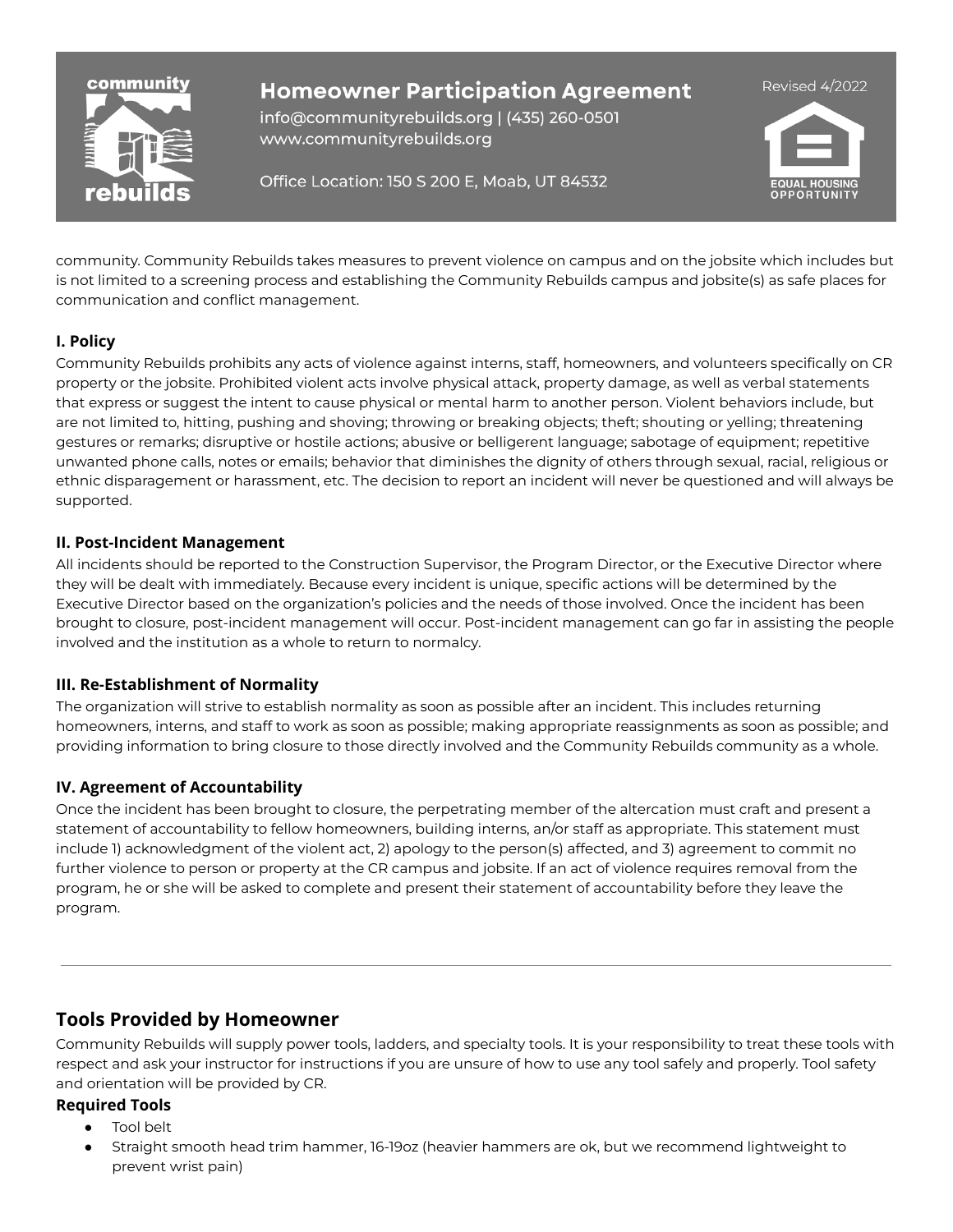

info@communityrebuilds.org | (435) 260-0501 www.communityrebuilds.org



#### Office Location: 150 S 200 E, Moab, UT 84532

- Metal Swanson speed square: 7"
- Tape measure:  $(20' 25')$   $\neg$  higher quality is better (e.g. Stanley)
- Utility knife
- Several carpenter's pencils
- **Sharpies**

#### **Required Safety Equipment**

- Safety glasses (must be rated for construction)
- Work gloves we recommend non-insulated leather gloves for framing and wood work, nitrile garden gloves for plaster work
- Ear protection we recommend either the Howard Leight Leightning L0F Super Slimline Earmuff (Amazon: \$17) or the Howard Leight by Honeywell R¬01538 (Amazon: \$7)
- Personal respirator and filters for fine particles we recommend the 3M Half Face Piece Personal Respirator

#### **Useful But Not Required**

- 3/4" and 1" chisels
- **Bit holder**
- **Chalk line**
- Cat's paw / nail puller
- Knee pads
- Pliers (vise grip, and/or needle nose, and/or channel lock)
- Nail set/punch
- Rectangular steel trowel: 12"
- Wood float: 12"

### **Grievance Procedure**

In the event a dispute arises between the parties to this agreement, the parties hereby promise, covenant, and agree to follow the terms of this Grievance Procedure in an attempt to resolve the dispute:

- 1. If a group member believes that Community Rebuilds is in breach of any of the terms of this agreement, the group member must submit a written report to the Program Director within seven days of the alleged breach.
- 2. If a satisfactory solution is not reached between the aggrieved group member and the Program Director, the group member alleging a breach has the right to contact the Executive Director to set up a meeting. At the meeting, all parties will attempt to resolve the problem.
- 3. If the problem is not resolved satisfactorily at the meeting between the aggrieved group member, Program Director, and Executive Director, then the aggrieved group member must submit a written statement outlining the alleged breach to the Board of Directors within seven days of the meeting.
- 4. This statement must outline the complaint, prior efforts to settle, and request a resolution to the problem. The decision by the Board of Directors shall be final and is not appealable.
- 5. In the event that Community Rebuilds believes a group member is in breach of this agreement, the Program Director will discuss the issue at the weekly homeowner meeting within seven days of the breach.
- 6. If a resolution is not established between the Program Director and the group member, a meeting with the Construction Supervisors and Program Director will be held.